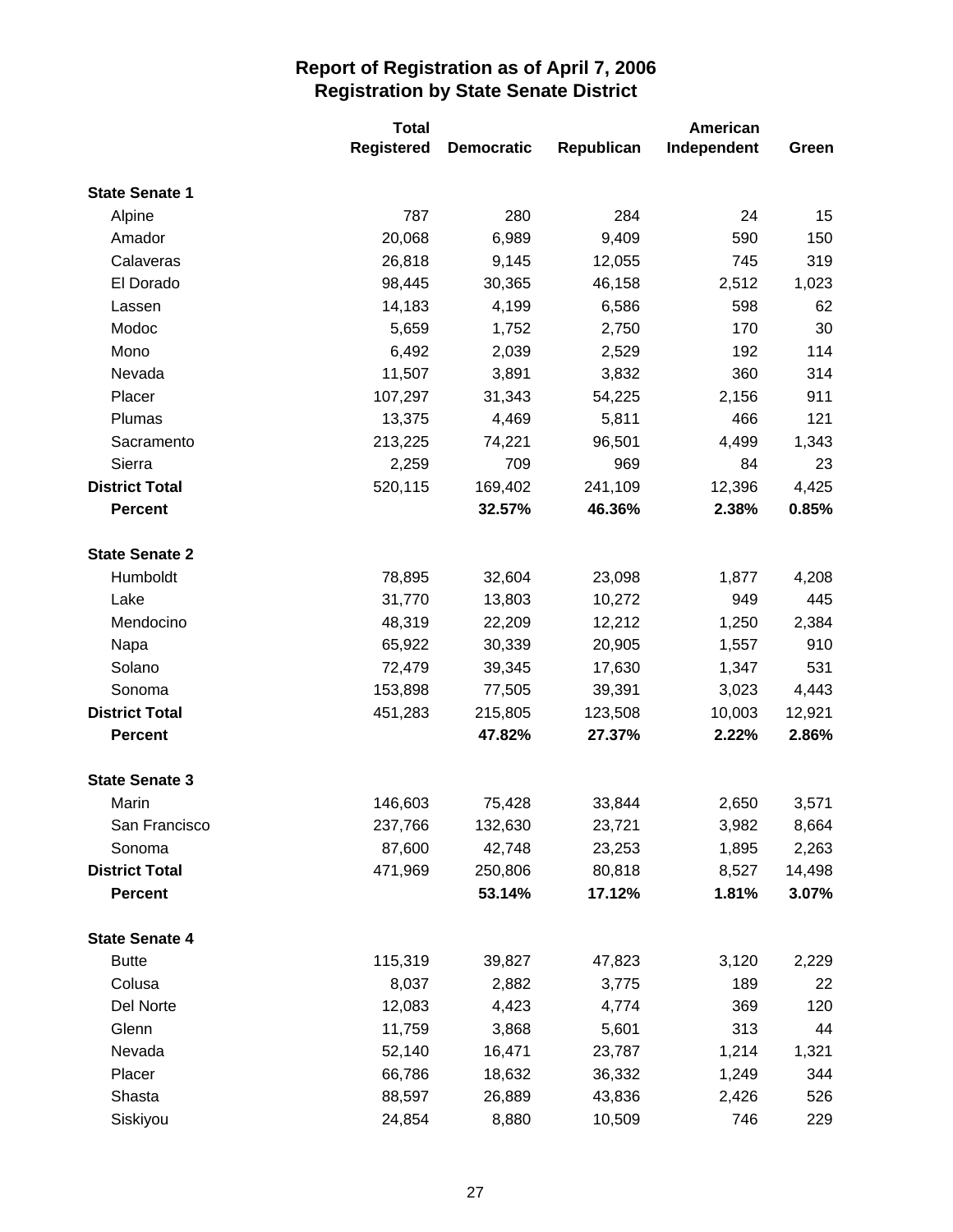|                       |             | <b>Natural</b> | Peace and |                | Decline to   |
|-----------------------|-------------|----------------|-----------|----------------|--------------|
|                       | Libertarian | Law            | Freedom   | Other          | <b>State</b> |
| <b>State Senate 1</b> |             |                |           |                |              |
| Alpine                | 5           | $\pmb{0}$      | 1         | $\overline{2}$ | 176          |
| Amador                | 131         | 14             | 31        | 170            | 2,584        |
| Calaveras             | 333         | 19             | 63        | 95             | 4,044        |
| El Dorado             | 667         | 57             | 250       | 656            | 16,757       |
| Lassen                | 86          | 10             | 27        | 21             | 2,594        |
| Modoc                 | 42          | 3              | 9         | 6              | 897          |
| Mono                  | 65          | 3              | 15        | 0              | 1,535        |
| Nevada                | 132         | 11             | 21        | 17             | 2,929        |
| Placer                | 714         | 69             | 177       | 251            | 17,451       |
| Plumas                | 95          | 15             | 37        | 10             | 2,351        |
| Sacramento            | 989         | 114            | 688       | 487            | 34,383       |
| Sierra                | 26          | $\mathbf 0$    | 6         | 30             | 412          |
| <b>District Total</b> | 3,285       | 315            | 1,325     | 1,745          | 86,113       |
| <b>Percent</b>        | 0.63%       | 0.06%          | 0.25%     | 0.34%          | 16.56%       |
| <b>State Senate 2</b> |             |                |           |                |              |
| Humboldt              | 712         | 111            | 276       | 225            | 15,784       |
| Lake                  | 215         | 22             | 114       | 75             | 5,875        |
| Mendocino             | 383         | 60             | 255       | 278            | 9,288        |
| Napa                  | 385         | 53             | 140       | 520            | 11,113       |
| Solano                | 302         | 54             | 163       | 407            | 12,700       |
| Sonoma                | 1,027       | 136            | 485       | 934            | 26,954       |
| <b>District Total</b> | 3,024       | 436            | 1,433     | 2,439          | 81,714       |
| <b>Percent</b>        | 0.67%       | 0.10%          | 0.32%     | 0.54%          | 18.11%       |
| <b>State Senate 3</b> |             |                |           |                |              |
| Marin                 | 808         | 117            | 323       | 432            | 29,430       |
| San Francisco         | 1,415       | 324            | 1,025     | 374            | 65,631       |
| Sonoma                | 541         | 62             | 231       | 591            | 16,016       |
| <b>District Total</b> | 2,764       | 503            | 1,579     | 1,397          | 111,077      |
| <b>Percent</b>        | 0.59%       | 0.11%          | 0.33%     | 0.30%          | 23.53%       |
| <b>State Senate 4</b> |             |                |           |                |              |
| <b>Butte</b>          | 857         | 89             | 497       | 750            | 20,127       |
| Colusa                | 32          | 3              | 22        | 26             | 1,086        |
| Del Norte             | 91          | 4              | 37        | 110            | 2,155        |
| Glenn                 | 39          | 9              | 39        | 28             | 1,818        |
| Nevada                | 370         | 35             | 107       | 228            | 8,607        |
| Placer                | 400         | 21             | 65        | 116            | 9,627        |
| Shasta                | 551         | 45             | 203       | 217            | 13,904       |
| Siskiyou              | 254         | 52             | 60        | 310            | 3,814        |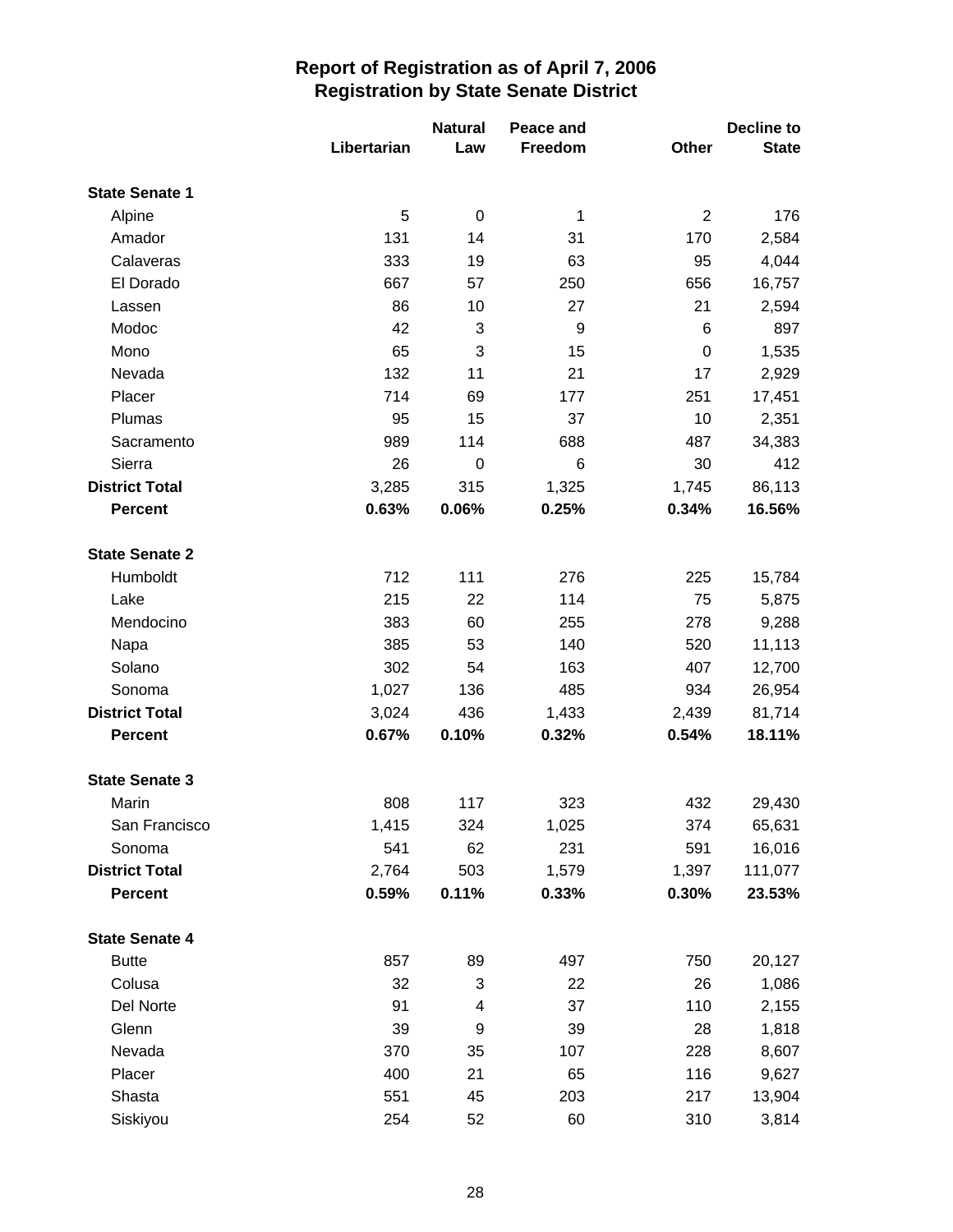|                        | <b>Total</b>      |                   | American   |             |        |
|------------------------|-------------------|-------------------|------------|-------------|--------|
|                        | <b>Registered</b> | <b>Democratic</b> | Republican | Independent | Green  |
| Sutter                 | 38,387            | 12,369            | 19,175     | 884         | 123    |
| Tehama                 | 28,777            | 9,700             | 13,061     | 1,104       | 125    |
| <b>Trinity</b>         | 7,687             | 2,793             | 3,058      | 256         | 139    |
| Yuba                   | 26,212            | 8,883             | 11,296     | 984         | 161    |
| <b>District Total</b>  | 480,638           | 155,617           | 223,027    | 12,854      | 5,383  |
| <b>Percent</b>         |                   | 32.38%            | 46.40%     | 2.67%       | 1.12%  |
| <b>State Senate 5</b>  |                   |                   |            |             |        |
| Sacramento             | 25,853            | 11,286            | 8,815      | 505         | 106    |
| San Joaquin            | 189,252           | 87,182            | 72,141     | 3,105       | 663    |
| Solano                 | 93,316            | 41,304            | 30,963     | 1,908       | 374    |
| Yolo                   | 86,481            | 40,092            | 24,400     | 1,742       | 1,546  |
| <b>District Total</b>  | 394,902           | 179,864           | 136,319    | 7,260       | 2,689  |
| <b>Percent</b>         |                   | 45.55%            | 34.52%     | 1.84%       | 0.68%  |
| <b>State Senate 6</b>  |                   |                   |            |             |        |
| Sacramento             | 376,654           | 177,518           | 109,550    | 8,922       | 4,237  |
| <b>District Total</b>  | 376,654           | 177,518           | 109,550    | 8,922       | 4,237  |
| <b>Percent</b>         |                   | 47.13%            | 29.09%     | 2.37%       | 1.12%  |
| <b>State Senate 7</b>  |                   |                   |            |             |        |
| Contra Costa           | 460,885           | 215,322           | 144,080    | 8,693       | 3,877  |
| <b>District Total</b>  | 460,885           | 215,322           | 144,080    | 8,693       | 3,877  |
| <b>Percent</b>         |                   | 46.72%            | 31.26%     | 1.89%       | 0.84%  |
| <b>State Senate 8</b>  |                   |                   |            |             |        |
| San Francisco          | 180,030           | 94,382            | 23,287     | 2,790       | 3,987  |
| San Mateo              | 247,103           | 123,954           | 57,267     | 4,719       | 2,605  |
| <b>District Total</b>  | 427,133           | 218,336           | 80,554     | 7,509       | 6,592  |
| <b>Percent</b>         |                   | 51.12%            | 18.86%     | 1.76%       | 1.54%  |
| <b>State Senate 9</b>  |                   |                   |            |             |        |
| Alameda                | 397,475           | 231,765           | 56,282     | 5,930       | 11,544 |
| Contra Costa           | 32,199            | 22,500            | 2,568      | 536         | 511    |
| <b>District Total</b>  | 429,674           | 254,265           | 58,850     | 6,466       | 12,055 |
| <b>Percent</b>         |                   | 59.18%            | 13.70%     | 1.50%       | 2.81%  |
| <b>State Senate 10</b> |                   |                   |            |             |        |
| Alameda                | 293,303           | 150,408           | 65,125     | 5,308       | 2,077  |
| Santa Clara            | 58,966            | 24,697            | 14,439     | 1,114       | 298    |
| <b>District Total</b>  | 352,269           | 175,105           | 79,564     | 6,422       | 2,375  |
| <b>Percent</b>         |                   | 49.71%            | 22.59%     | 1.82%       | 0.67%  |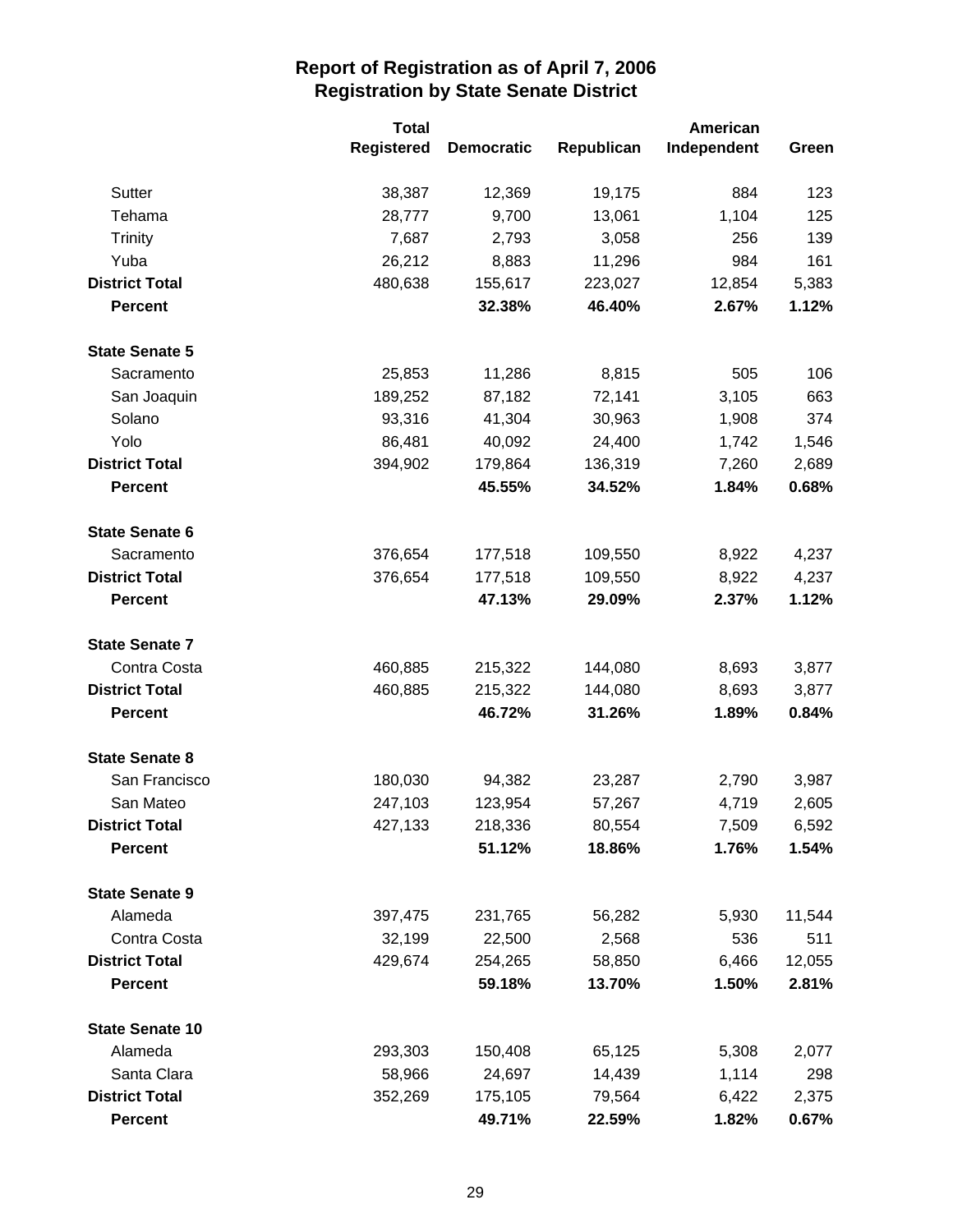|                        |             | <b>Natural</b><br>Peace and |         |       | Decline to   |  |
|------------------------|-------------|-----------------------------|---------|-------|--------------|--|
|                        | Libertarian | Law                         | Freedom | Other | <b>State</b> |  |
| Sutter                 | 180         | 18                          | 111     | 991   | 4,536        |  |
| Tehama                 | 197         | 12                          | 105     | 137   | 4,336        |  |
| <b>Trinity</b>         | 78          | 12                          | 31      | 100   | 1,220        |  |
| Yuba                   | 154         | 16                          | 94      | 35    | 4,589        |  |
| <b>District Total</b>  | 3,203       | 316                         | 1,371   | 3,048 | 75,819       |  |
| <b>Percent</b>         | 0.67%       | 0.07%                       | 0.29%   | 0.63% | 15.77%       |  |
| <b>State Senate 5</b>  |             |                             |         |       |              |  |
| Sacramento             | 81          | 11                          | 85      | 52    | 4,912        |  |
| San Joaquin            | 553         | 129                         | 826     | 1,308 | 23,345       |  |
| Solano                 | 370         | 46                          | 165     | 485   | 17,701       |  |
| Yolo                   | 392         | 74                          | 445     | 741   | 17,049       |  |
| <b>District Total</b>  | 1,396       | 260                         | 1,521   | 2,586 | 63,007       |  |
| <b>Percent</b>         | 0.35%       | 0.07%                       | 0.39%   | 0.65% | 15.96%       |  |
| <b>State Senate 6</b>  |             |                             |         |       |              |  |
| Sacramento             | 1,980       | 376                         | 3,532   | 1,019 | 69,520       |  |
| <b>District Total</b>  | 1,980       | 376                         | 3,532   | 1,019 | 69,520       |  |
| <b>Percent</b>         | 0.53%       | 0.10%                       | 0.94%   | 0.27% | 18.46%       |  |
| <b>State Senate 7</b>  |             |                             |         |       |              |  |
| Contra Costa           | 2,119       | 410                         | 1,021   | 3,126 | 82,237       |  |
| <b>District Total</b>  | 2,119       | 410                         | 1,021   | 3,126 | 82,237       |  |
| <b>Percent</b>         | 0.46%       | 0.09%                       | 0.22%   | 0.68% | 17.84%       |  |
| <b>State Senate 8</b>  |             |                             |         |       |              |  |
| San Francisco          | 849         | 232                         | 599     | 263   | 53,641       |  |
| San Mateo              | 1,057       | 267                         | 585     | 620   | 56,029       |  |
| <b>District Total</b>  | 1,906       | 499                         | 1,184   | 883   | 109,670      |  |
| <b>Percent</b>         | 0.45%       | 0.12%                       | 0.28%   | 0.21% | 25.68%       |  |
| <b>State Senate 9</b>  |             |                             |         |       |              |  |
| Alameda                | 1,761       | 941                         | 2,266   | 2,771 | 84,215       |  |
| Contra Costa           | 102         | 125                         | 188     | 156   | 5,513        |  |
| <b>District Total</b>  | 1,863       | 1,066                       | 2,454   | 2,927 | 89,728       |  |
| <b>Percent</b>         | 0.43%       | 0.25%                       | 0.57%   | 0.68% | 20.88%       |  |
| <b>State Senate 10</b> |             |                             |         |       |              |  |
| Alameda                | 1,264       | 324                         | 881     | 2,200 | 65,716       |  |
| Santa Clara            | 279         | 54                          | 197     | 151   | 17,737       |  |
| <b>District Total</b>  | 1,543       | 378                         | 1,078   | 2,351 | 83,453       |  |
| <b>Percent</b>         | 0.44%       | 0.11%                       | 0.31%   | 0.67% | 23.69%       |  |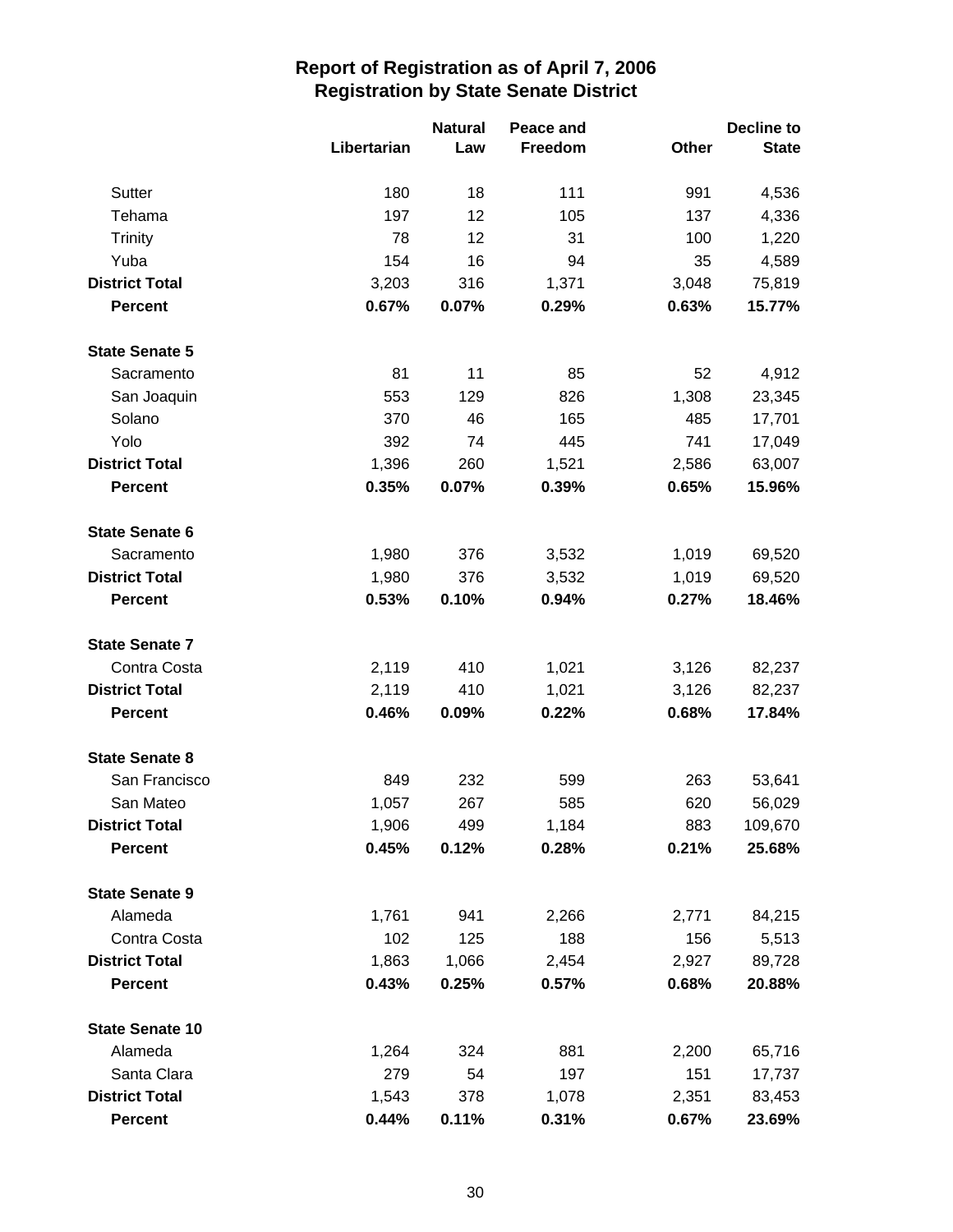|                        | <b>Total</b>      |                   | American   |             |       |
|------------------------|-------------------|-------------------|------------|-------------|-------|
|                        | <b>Registered</b> | <b>Democratic</b> | Republican | Independent | Green |
|                        |                   |                   |            |             |       |
| <b>State Senate 11</b> |                   |                   |            |             |       |
| San Mateo              | 101,908           | 47,701            | 30,178     | 1,724       | 1,151 |
| Santa Clara            | 259,251           | 115,207           | 74,925     | 4,577       | 2,309 |
| Santa Cruz             | 85,361            | 46,660            | 14,376     | 1,563       | 3,722 |
| <b>District Total</b>  | 446,520           | 209,568           | 119,479    | 7,864       | 7,182 |
| <b>Percent</b>         |                   | 46.93%            | 26.76%     | 1.76%       | 1.61% |
| <b>State Senate 12</b> |                   |                   |            |             |       |
| Madera                 | 12,380            | 5,435             | 5,181      | 169         | 26    |
| Merced                 | 90,963            | 40,922            | 38,167     | 1,676       | 300   |
| Monterey               | 60,755            | 32,786            | 16,856     | 1,024       | 254   |
| San Benito             | 24,736            | 11,163            | 8,410      | 579         | 158   |
| Stanislaus             | 128,521           | 56,443            | 50,471     | 2,738       | 565   |
| <b>District Total</b>  | 317,355           | 146,749           | 119,085    | 6,186       | 1,303 |
| <b>Percent</b>         |                   | 46.24%            | 37.52%     | 1.95%       | 0.41% |
| <b>State Senate 13</b> |                   |                   |            |             |       |
| Santa Clara            | 318,744           | 155,068           | 72,795     | 6,059       | 2,729 |
| <b>District Total</b>  | 318,744           | 155,068           | 72,795     | 6,059       | 2,729 |
| <b>Percent</b>         |                   | 48.65%            | 22.84%     | 1.90%       | 0.86% |
| <b>State Senate 14</b> |                   |                   |            |             |       |
| Fresno                 | 216,680           | 72,847            | 111,107    | 3,700       | 1,175 |
| Madera                 | 22,442            | 6,623             | 12,516     | 424         | 134   |
| Mariposa               | 11,212            | 3,630             | 5,268      | 310         | 157   |
| San Joaquin            | 72,879            | 22,866            | 38,962     | 1,484       | 241   |
| Stanislaus             | 71,476            | 25,578            | 33,808     | 1,458       | 230   |
| Tuolumne               | 31,843            | 11,623            | 13,976     | 914         | 296   |
| <b>District Total</b>  | 426,532           | 143,167           | 215,637    | 8,290       | 2,233 |
| <b>Percent</b>         |                   | 33.57%            | 50.56%     | 1.94%       | 0.52% |
| <b>State Senate 15</b> |                   |                   |            |             |       |
| Monterey               | 90,960            | 39,950            | 30,565     | 1,913       | 1,153 |
| San Luis Obispo        | 151,686           | 53,592            | 64,328     | 3,367       | 2,116 |
| Santa Barbara          | 39,558            | 15,238            | 16,887     | 791         | 140   |
| Santa Clara            | 111,319           | 41,220            | 42,908     | 1,873       | 699   |
| Santa Cruz             | 55,566            | 28,021            | 15,056     | 935         | 963   |
| <b>District Total</b>  | 449,089           | 178,021           | 169,744    | 8,879       | 5,071 |
| <b>Percent</b>         |                   | 39.64%            | 37.80%     | 1.98%       | 1.13% |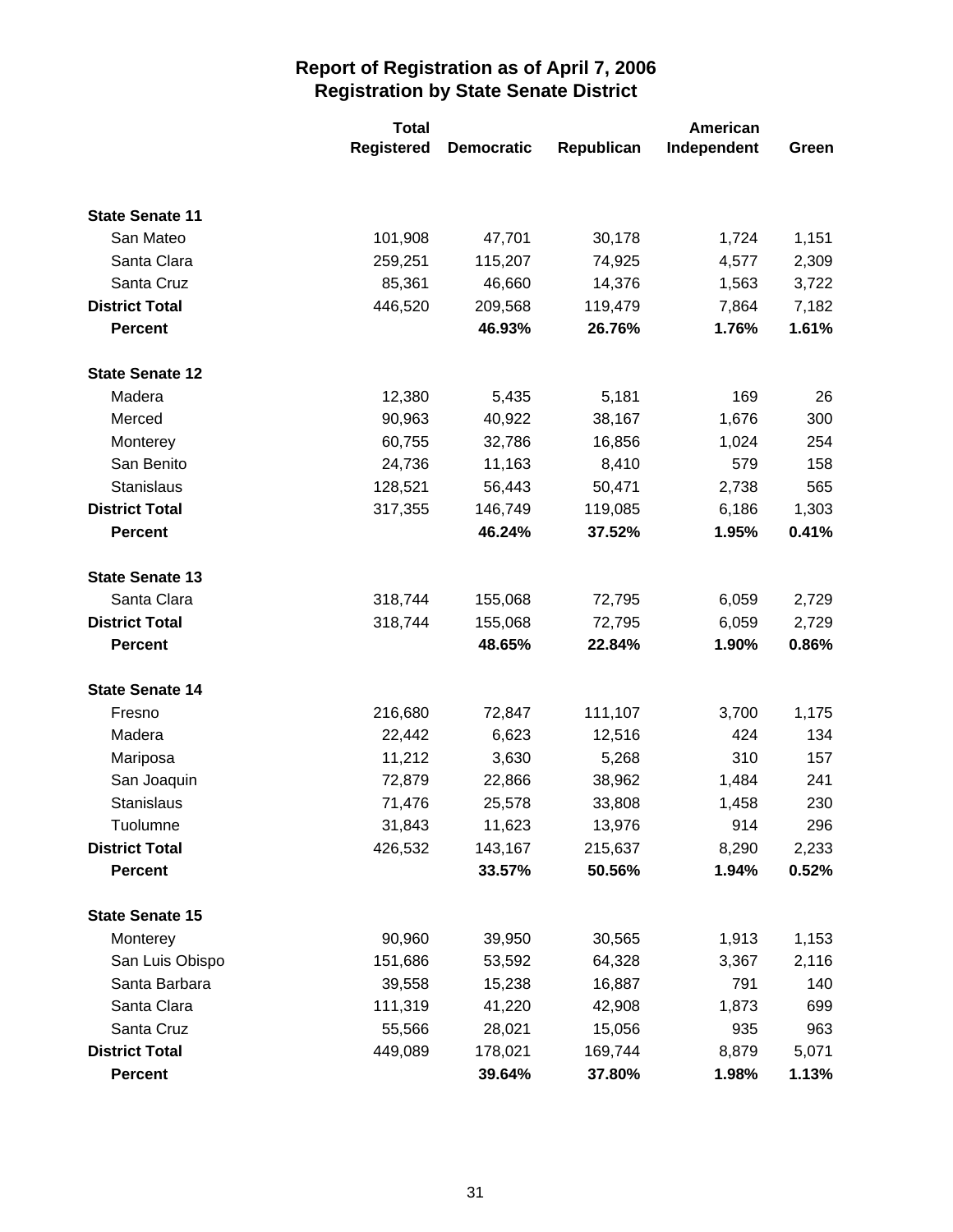|                        |             | <b>Natural</b> | Peace and |       | <b>Decline to</b> |
|------------------------|-------------|----------------|-----------|-------|-------------------|
|                        | Libertarian | Law            | Freedom   | Other | <b>State</b>      |
|                        |             |                |           |       |                   |
| <b>State Senate 11</b> |             |                |           |       |                   |
| San Mateo              | 572         | 74             | 243       | 256   | 20,009            |
| Santa Clara            | 1,593       | 206            | 553       | 626   | 59,255            |
| Santa Cruz             | 826         | 94             | 296       | 717   | 17,107            |
| <b>District Total</b>  | 2,991       | 374            | 1,092     | 1,599 | 96,371            |
| <b>Percent</b>         | 0.67%       | 0.08%          | 0.24%     | 0.36% | 21.58%            |
| <b>State Senate 12</b> |             |                |           |       |                   |
| Madera                 | 26          | 8              | 18        | 43    | 1,474             |
| Merced                 | 242         | 48             | 161       | 129   | 9,318             |
| Monterey               | 195         | 60             | 192       | 110   | 9,278             |
| San Benito             | 128         | 13             | 58        | 95    | 4,132             |
| <b>Stanislaus</b>      | 519         | 85             | 690       | 1,053 | 15,957            |
| <b>District Total</b>  | 1,110       | 214            | 1,119     | 1,430 | 40,159            |
| <b>Percent</b>         | 0.35%       | 0.07%          | 0.35%     | 0.45% | 12.65%            |
| <b>State Senate 13</b> |             |                |           |       |                   |
| Santa Clara            | 1,995       | 325            | 1,099     | 770   | 77,904            |
| <b>District Total</b>  | 1,995       | 325            | 1,099     | 770   | 77,904            |
| <b>Percent</b>         | 0.63%       | 0.10%          | 0.34%     | 0.24% | 24.44%            |
| <b>State Senate 14</b> |             |                |           |       |                   |
| Fresno                 | 794         | 123            | 288       | 311   | 26,335            |
| Madera                 | 106         | 8              | 18        | 98    | 2,515             |
| Mariposa               | 76          | 8              | 27        | 157   | 1,579             |
| San Joaquin            | 289         | 24             | 195       | 544   | 8,274             |
| Stanislaus             | 249         | 38             | 248       | 610   | 9,257             |
| Tuolumne               | 207         | 17             | 75        | 119   | 4,616             |
| <b>District Total</b>  | 1,721       | 218            | 851       | 1,839 | 52,576            |
| Percent                | 0.40%       | 0.05%          | 0.20%     | 0.43% | 12.33%            |
| <b>State Senate 15</b> |             |                |           |       |                   |
| Monterey               | 461         | 78             | 196       | 203   | 16,441            |
| San Luis Obispo        | 992         | 142            | 286       | 1,831 | 25,032            |
| Santa Barbara          | 176         | 25             | 65        | 388   | 5,848             |
| Santa Clara            | 557         | 54             | 193       | 269   | 23,546            |
| Santa Cruz             | 388         | 53             | 179       | 388   | 9,583             |
| <b>District Total</b>  | 2,574       | 352            | 919       | 3,079 | 80,450            |
| Percent                | 0.57%       | 0.08%          | 0.20%     | 0.69% | 17.91%            |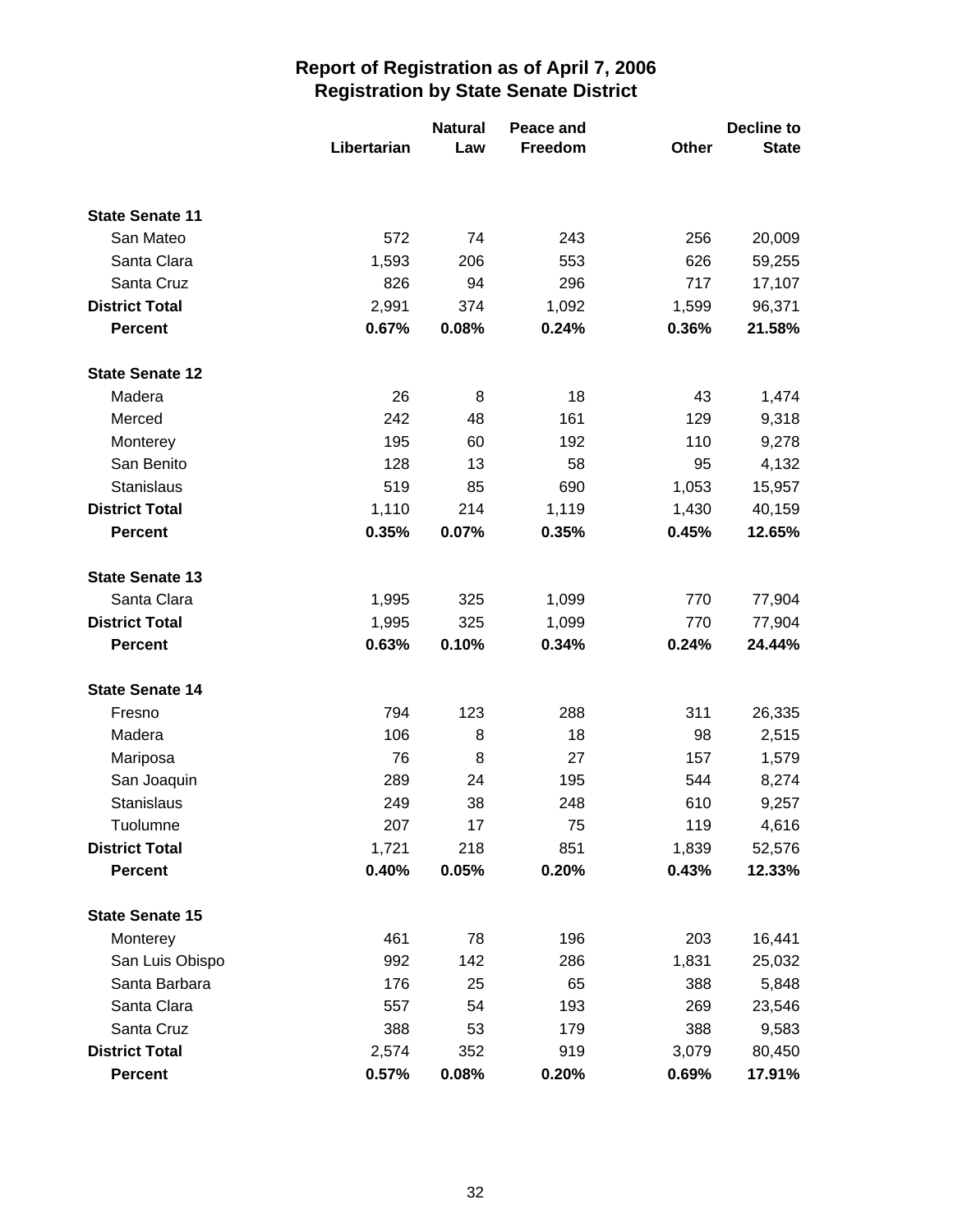|                        | <b>Total</b>      |                   | American   |             |       |
|------------------------|-------------------|-------------------|------------|-------------|-------|
|                        | <b>Registered</b> | <b>Democratic</b> | Republican | Independent | Green |
| <b>State Senate 16</b> |                   |                   |            |             |       |
| Fresno                 | 107,153           | 55,743            | 36,725     | 1,669       | 426   |
| Kern                   | 62,560            | 35,849            | 18,552     | 1,170       | 87    |
| Kings                  | 43,938            | 16,852            | 20,726     | 867         | 110   |
| Tulare                 | 24,351            | 10,999            | 9,582      | 451         | 49    |
| <b>District Total</b>  | 238,002           | 119,443           | 85,585     | 4,157       | 672   |
| <b>Percent</b>         |                   | 50.19%            | 35.96%     | 1.75%       | 0.28% |
| <b>State Senate 17</b> |                   |                   |            |             |       |
| Kern                   | $\overline{7}$    | 1                 | 5          | 0           | 0     |
| Los Angeles            | 284,816           | 100,874           | 125,328    | 6,291       | 1,224 |
| San Bernardino         | 115,889           | 37,190            | 55,284     | 3,533       | 360   |
| Ventura                | 20,322            | 10,088            | 6,145      | 416         | 173   |
| <b>District Total</b>  | 421,034           | 148,153           | 186,762    | 10,240      | 1,757 |
| <b>Percent</b>         |                   | 35.19%            | 44.36%     | 2.43%       | 0.42% |
| <b>State Senate 18</b> |                   |                   |            |             |       |
| Inyo                   | 10,607            | 3,419             | 4,862      | 292         | 111   |
| Kern                   | 220,692           | 63,504            | 119,290    | 5,942       | 669   |
| San Bernardino         | 52,439            | 18,162            | 21,767     | 1,995       | 243   |
| Tulare                 | 106,960           | 34,123            | 54,270     | 2,500       | 494   |
| <b>District Total</b>  | 390,698           | 119,208           | 200,189    | 10,729      | 1,517 |
| <b>Percent</b>         |                   | 30.51%            | 51.24%     | 2.75%       | 0.39% |
| <b>State Senate 19</b> |                   |                   |            |             |       |
| Los Angeles            | 35,264            | 10,885            | 17,132     | 677         | 149   |
| Santa Barbara          | 140,819           | 57,878            | 48,583     | 2,777       | 2,242 |
| Ventura                | 291,292           | 99,650            | 129,170    | 5,907       | 2,476 |
| <b>District Total</b>  | 467,375           | 168,413           | 194,885    | 9,361       | 4,867 |
| Percent                |                   | 36.03%            | 41.70%     | 2.00%       | 1.04% |
| <b>State Senate 20</b> |                   |                   |            |             |       |
| Los Angeles            | 251,622           | 134,046           | 58,330     | 4,670       | 1,599 |
| <b>District Total</b>  | 251,622           | 134,046           | 58,330     | 4,670       | 1,599 |
| <b>Percent</b>         |                   | 53.27%            | 23.18%     | 1.86%       | 0.64% |
| <b>State Senate 21</b> |                   |                   |            |             |       |
| Los Angeles            | 398,255           | 182,526           | 117,334    | 6,447       | 3,538 |
| <b>District Total</b>  | 398,255           | 182,526           | 117,334    | 6,447       | 3,538 |
| <b>Percent</b>         |                   | 45.83%            | 29.46%     | 1.62%       | 0.89% |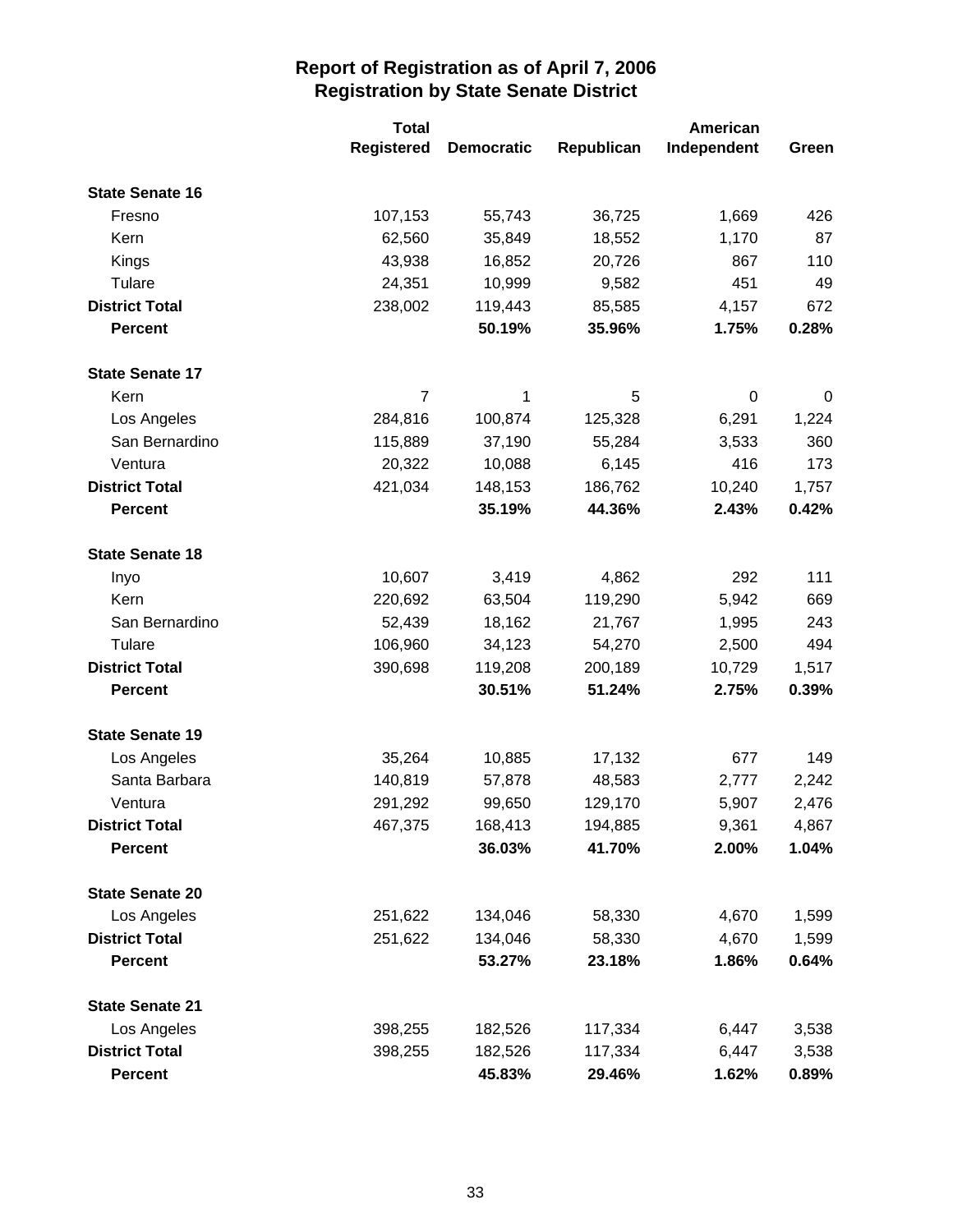|                        | Libertarian | <b>Natural</b><br>Law | Peace and<br>Freedom | Other | <b>Decline to</b><br><b>State</b> |
|------------------------|-------------|-----------------------|----------------------|-------|-----------------------------------|
| <b>State Senate 16</b> |             |                       |                      |       |                                   |
| Fresno                 | 301         | 88                    | 240                  | 124   | 11,837                            |
| Kern                   | 195         | 69                    | 204                  | 101   | 6,333                             |
| Kings                  | 132         | 29                    | 16                   | 365   | 4,841                             |
| Tulare                 | 70          | 29                    | 69                   | 39    | 3,063                             |
| <b>District Total</b>  | 698         | 215                   | 529                  | 629   | 26,074                            |
| <b>Percent</b>         | 0.29%       | 0.09%                 | 0.22%                | 0.26% | 10.96%                            |
| <b>State Senate 17</b> |             |                       |                      |       |                                   |
| Kern                   | 1           | 0                     | 0                    | 0     | 0                                 |
| Los Angeles            | 1,476       | 300                   | 718                  | 1,907 | 46,698                            |
| San Bernardino         | 657         | 100                   | 296                  | 633   | 17,836                            |
| Ventura                | 116         | 41                    | 61                   | 181   | 3,101                             |
| <b>District Total</b>  | 2,250       | 441                   | 1,075                | 2,721 | 67,635                            |
| <b>Percent</b>         | 0.53%       | 0.10%                 | 0.26%                | 0.65% | 16.06%                            |
| <b>State Senate 18</b> |             |                       |                      |       |                                   |
| Inyo                   | 71          | 6                     | 29                   | 69    | 1,748                             |
| Kern                   | 1,125       | 126                   | 344                  | 392   | 29,300                            |
| San Bernardino         | 376         | 48                    | 140                  | 315   | 9,393                             |
| Tulare                 | 409         | 94                    | 206                  | 224   | 14,640                            |
| <b>District Total</b>  | 1,981       | 274                   | 719                  | 1,000 | 55,081                            |
| <b>Percent</b>         | 0.51%       | 0.07%                 | 0.18%                | 0.26% | 14.10%                            |
| <b>State Senate 19</b> |             |                       |                      |       |                                   |
| Los Angeles            | 156         | 21                    | 56                   | 214   | 5,974                             |
| Santa Barbara          | 835         | 118                   | 237                  | 1,485 | 26,664                            |
| Ventura                | 1,653       | 254                   | 516                  | 2,733 | 48,933                            |
| <b>District Total</b>  | 2,644       | 393                   | 809                  | 4,432 | 81,571                            |
| <b>Percent</b>         | 0.57%       | 0.08%                 | 0.17%                | 0.95% | 17.45%                            |
| <b>State Senate 20</b> |             |                       |                      |       |                                   |
| Los Angeles            | 1,274       | 434                   | 1,589                | 1,653 | 48,027                            |
| <b>District Total</b>  | 1,274       | 434                   | 1,589                | 1,653 | 48,027                            |
| <b>Percent</b>         | 0.51%       | 0.17%                 | 0.63%                | 0.66% | 19.09%                            |
| <b>State Senate 21</b> |             |                       |                      |       |                                   |
| Los Angeles            | 2,135       | 515                   | 1,784                | 2,982 | 80,994                            |
| <b>District Total</b>  | 2,135       | 515                   | 1,784                | 2,982 | 80,994                            |
| <b>Percent</b>         | 0.54%       | 0.13%                 | 0.45%                | 0.75% | 20.34%                            |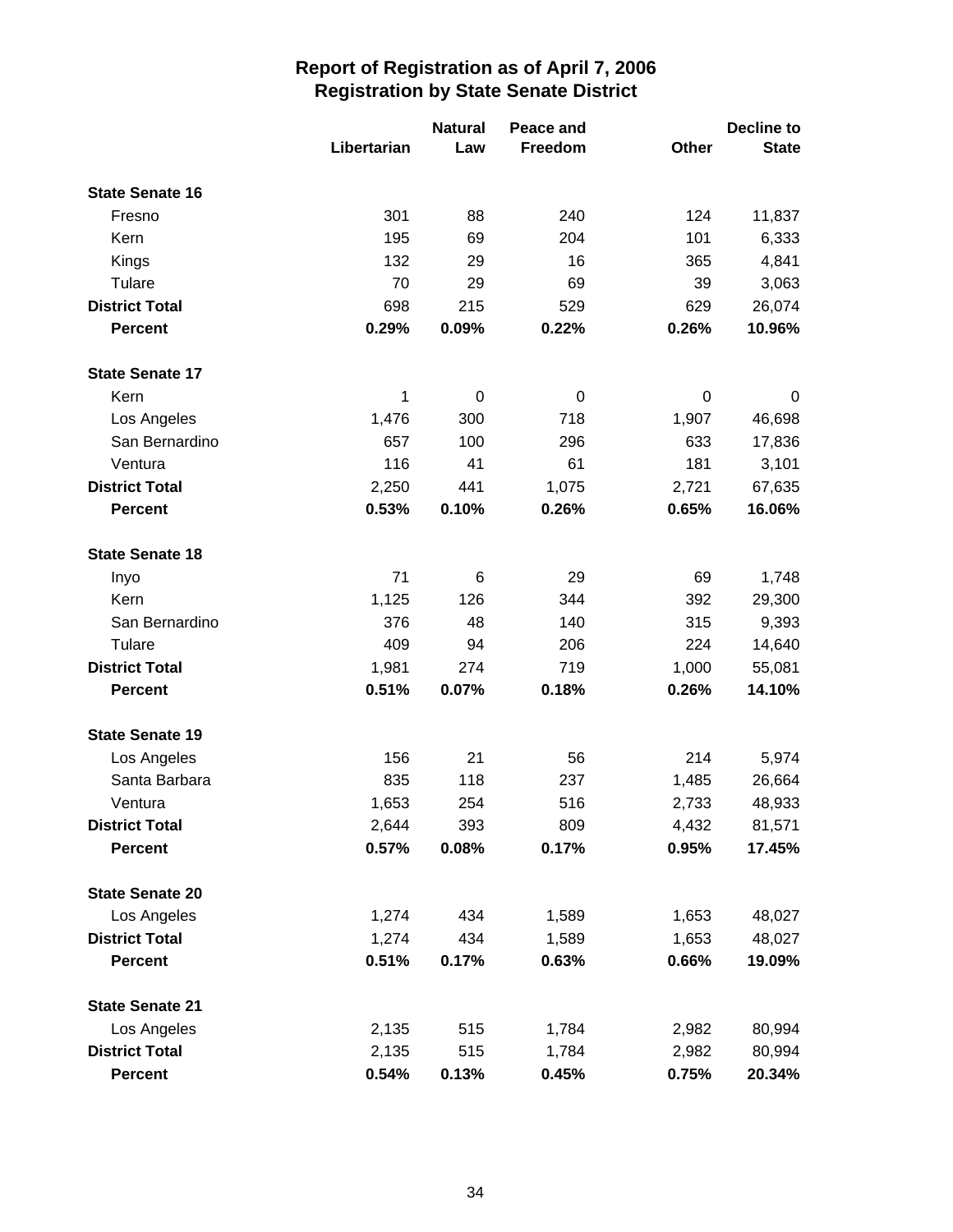|                        | <b>Total</b>      |                   |            | <b>American</b> |       |
|------------------------|-------------------|-------------------|------------|-----------------|-------|
|                        | <b>Registered</b> | <b>Democratic</b> | Republican | Independent     | Green |
| <b>State Senate 22</b> |                   |                   |            |                 |       |
| Los Angeles            | 201,988           | 116,126           | 34,650     | 2,977           | 1,661 |
| <b>District Total</b>  | 201,988           | 116,126           | 34,650     | 2,977           | 1,661 |
| <b>Percent</b>         |                   | 57.49%            | 17.15%     | 1.47%           | 0.82% |
| <b>State Senate 23</b> |                   |                   |            |                 |       |
| Los Angeles            | 386,954           | 193,833           | 100,143    | 5,929           | 3,466 |
| Ventura                | 68,853            | 34,779            | 19,149     | 1,283           | 394   |
| <b>District Total</b>  | 455,807           | 228,612           | 119,292    | 7,212           | 3,860 |
| <b>Percent</b>         |                   | 50.16%            | 26.17%     | 1.58%           | 0.85% |
| <b>State Senate 24</b> |                   |                   |            |                 |       |
| Los Angeles            | 278,134           | 146,525           | 66,780     | 4,518           | 1,146 |
| <b>District Total</b>  | 278,134           | 146,525           | 66,780     | 4,518           | 1,146 |
| <b>Percent</b>         |                   | 52.68%            | 24.01%     | 1.62%           | 0.41% |
| <b>State Senate 25</b> |                   |                   |            |                 |       |
| Los Angeles            | 324,230           | 196,481           | 64,713     | 5,002           | 1,300 |
| <b>District Total</b>  | 324,230           | 196,481           | 64,713     | 5,002           | 1,300 |
| <b>Percent</b>         |                   | 60.60%            | 19.96%     | 1.54%           | 0.40% |
| <b>State Senate 26</b> |                   |                   |            |                 |       |
| Los Angeles            | 332,358           | 215,661           | 39,941     | 4,935           | 2,789 |
| <b>District Total</b>  | 332,358           | 215,661           | 39,941     | 4,935           | 2,789 |
| <b>Percent</b>         |                   | 64.89%            | 12.02%     | 1.48%           | 0.84% |
| <b>State Senate 27</b> |                   |                   |            |                 |       |
| Los Angeles            | 337,677           | 166,352           | 97,228     | 5,921           | 2,168 |
| <b>District Total</b>  | 337,677           | 166,352           | 97,228     | 5,921           | 2,168 |
| <b>Percent</b>         |                   | 49.26%            | 28.79%     | 1.75%           | 0.64% |
| <b>State Senate 28</b> |                   |                   |            |                 |       |
| Los Angeles            | 412,798           | 192,880           | 118,022    | 6,822           | 3,451 |
| <b>District Total</b>  | 412,798           | 192,880           | 118,022    | 6,822           | 3,451 |
| <b>Percent</b>         |                   | 46.73%            | 28.59%     | 1.65%           | 0.84% |
| <b>State Senate 29</b> |                   |                   |            |                 |       |
| Los Angeles            | 242,688           | 82,565            | 101,063    | 4,009           | 1,454 |
| Orange                 | 124,427           | 34,485            | 66,228     | 2,345           | 503   |
| San Bernardino         | 63,893            | 22,548            | 28,369     | 1,240           | 200   |
| <b>District Total</b>  | 431,008           | 139,598           | 195,660    | 7,594           | 2,157 |
| <b>Percent</b>         |                   | 32.39%            | 45.40%     | 1.76%           | 0.50% |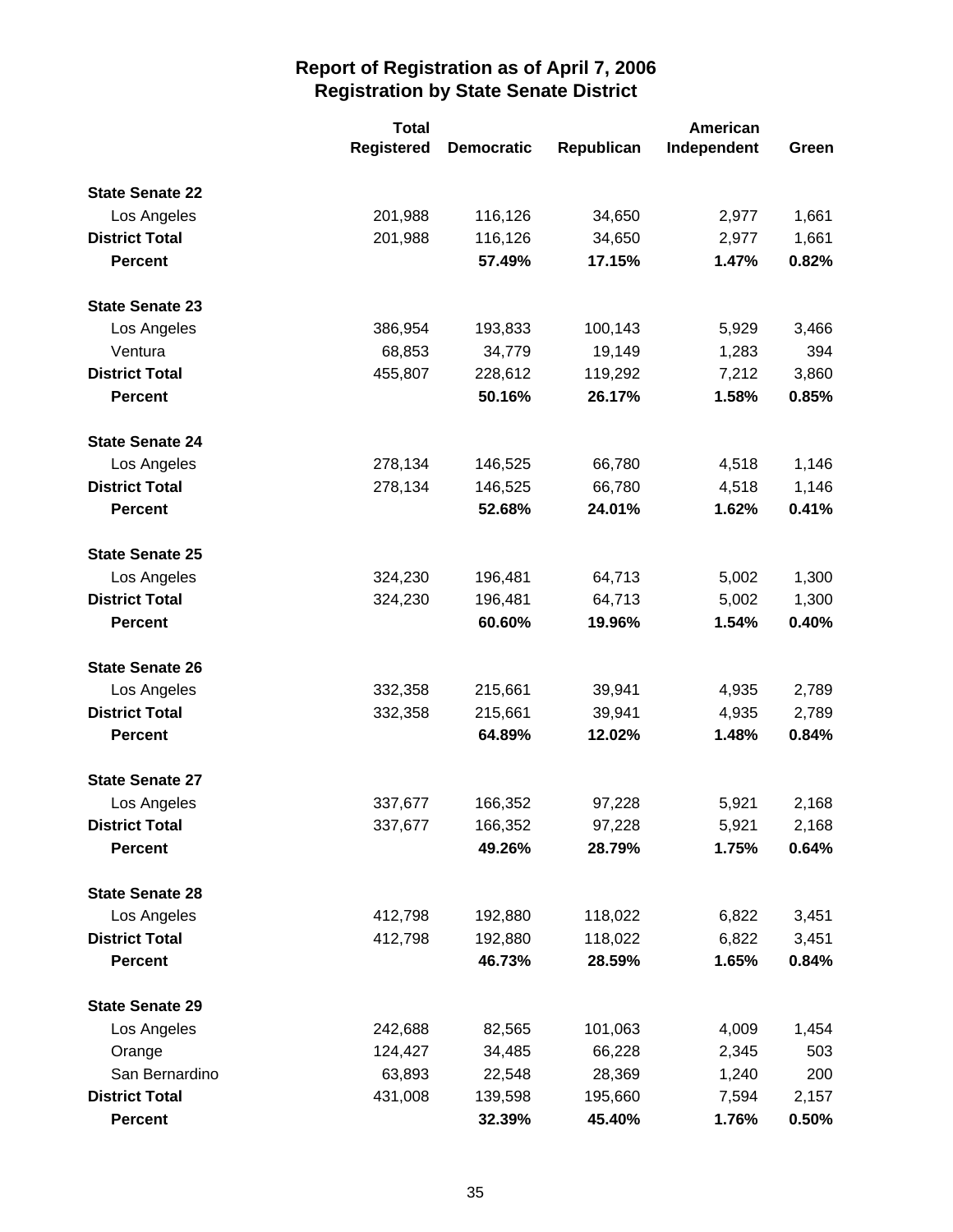|                        |             | <b>Natural</b> | Peace and |       | <b>Decline to</b> |  |
|------------------------|-------------|----------------|-----------|-------|-------------------|--|
|                        | Libertarian | Law            | Freedom   | Other | <b>State</b>      |  |
| <b>State Senate 22</b> |             |                |           |       |                   |  |
| Los Angeles            | 806         | 409            | 2,405     | 1,001 | 41,953            |  |
| <b>District Total</b>  | 806         | 409            | 2,405     | 1,001 | 41,953            |  |
| <b>Percent</b>         | 0.40%       | 0.20%          | 1.19%     | 0.50% | 20.77%            |  |
| <b>State Senate 23</b> |             |                |           |       |                   |  |
| Los Angeles            | 2,120       | 393            | 1,127     | 3,264 | 76,679            |  |
| Ventura                | 278         | 101            | 253       | 533   | 12,083            |  |
| <b>District Total</b>  | 2,398       | 494            | 1,380     | 3,797 | 88,762            |  |
| <b>Percent</b>         | 0.53%       | 0.11%          | 0.30%     | 0.83% | 19.47%            |  |
| <b>State Senate 24</b> |             |                |           |       |                   |  |
| Los Angeles            | 1,018       | 438            | 2,640     | 1,328 | 53,741            |  |
| <b>District Total</b>  | 1,018       | 438            | 2,640     | 1,328 | 53,741            |  |
| <b>Percent</b>         | 0.37%       | 0.16%          | 0.95%     | 0.48% | 19.32%            |  |
| <b>State Senate 25</b> |             |                |           |       |                   |  |
| Los Angeles            | 1,123       | 2,028          | 2,451     | 1,605 | 49,527            |  |
| <b>District Total</b>  | 1,123       | 2,028          | 2,451     | 1,605 | 49,527            |  |
| <b>Percent</b>         | 0.35%       | 0.63%          | 0.76%     | 0.50% | 15.28%            |  |
| <b>State Senate 26</b> |             |                |           |       |                   |  |
| Los Angeles            | 1,435       | 1,166          | 2,062     | 2,251 | 62,118            |  |
| <b>District Total</b>  | 1,435       | 1,166          | 2,062     | 2,251 | 62,118            |  |
| <b>Percent</b>         | 0.43%       | 0.35%          | 0.62%     | 0.68% | 18.69%            |  |
| <b>State Senate 27</b> |             |                |           |       |                   |  |
| Los Angeles            | 1,629       | 684            | 2,531     | 1,739 | 59,425            |  |
| <b>District Total</b>  | 1,629       | 684            | 2,531     | 1,739 | 59,425            |  |
| <b>Percent</b>         | 0.48%       | 0.20%          | 0.75%     | 0.51% | 17.60%            |  |
| <b>State Senate 28</b> |             |                |           |       |                   |  |
| Los Angeles            | 2,363       | 692            | 1,877     | 3,113 | 83,578            |  |
| <b>District Total</b>  | 2,363       | 692            | 1,877     | 3,113 | 83,578            |  |
| Percent                | 0.57%       | 0.17%          | 0.45%     | 0.75% | 20.25%            |  |
| <b>State Senate 29</b> |             |                |           |       |                   |  |
| Los Angeles            | 1,162       | 251            | 915       | 1,443 | 49,826            |  |
| Orange                 | 644         | 158            | 295       | 440   | 19,329            |  |
| San Bernardino         | 266         | 141            | 181       | 295   | 10,653            |  |
| <b>District Total</b>  | 2,072       | 550            | 1,391     | 2,178 | 79,808            |  |
| <b>Percent</b>         | 0.48%       | 0.13%          | 0.32%     | 0.51% | 18.52%            |  |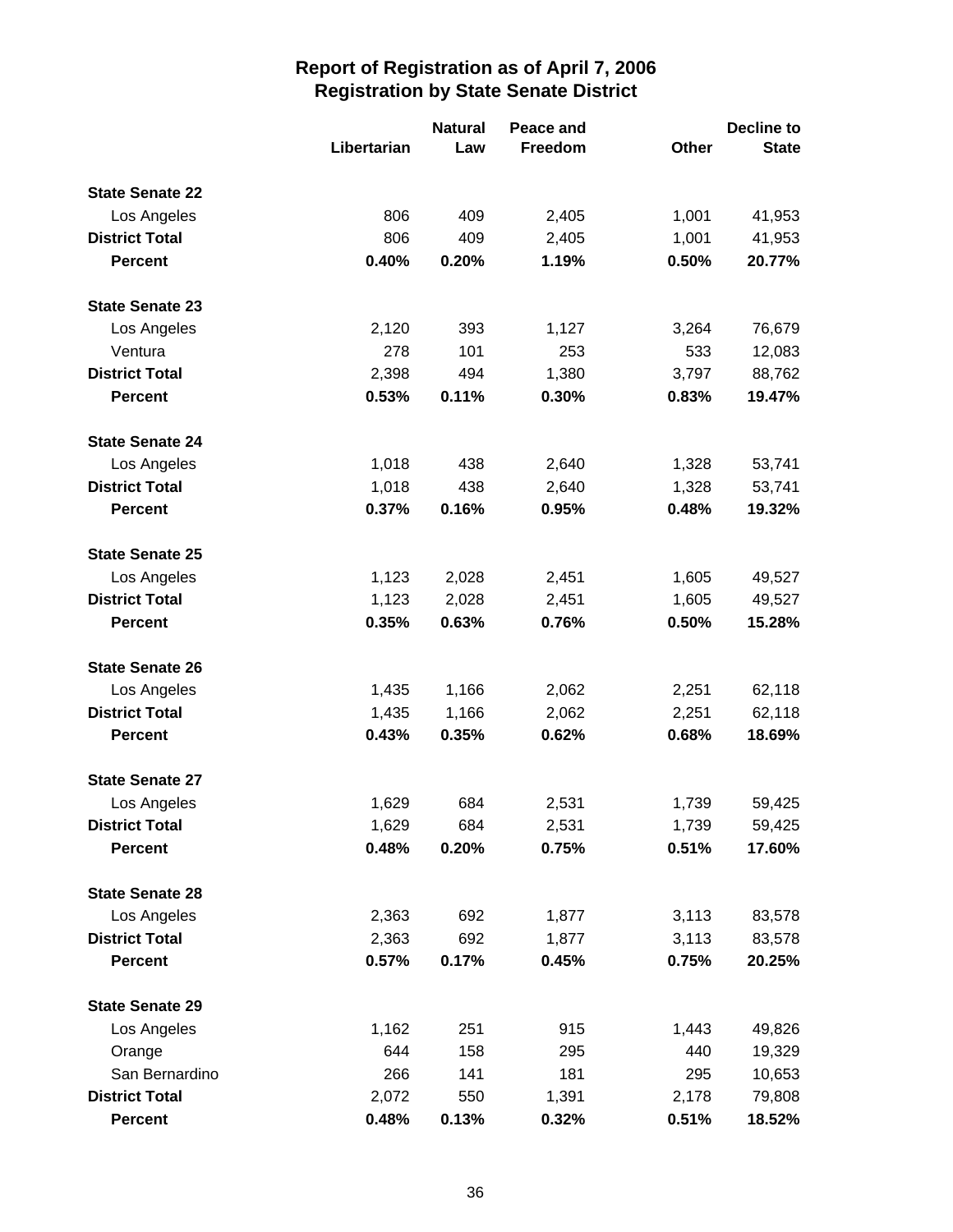|                        | <b>Total</b>      |                   | American   |             |       |
|------------------------|-------------------|-------------------|------------|-------------|-------|
|                        | <b>Registered</b> | <b>Democratic</b> | Republican | Independent | Green |
|                        |                   |                   |            |             |       |
| <b>State Senate 30</b> |                   |                   |            |             |       |
| Los Angeles            | 286,359           | 157,773           | 71,973     | 4,355       | 1,083 |
| <b>District Total</b>  | 286,359           | 157,773           | 71,973     | 4,355       | 1,083 |
| <b>Percent</b>         |                   | 55.10%            | 25.13%     | 1.52%       | 0.38% |
| <b>State Senate 31</b> |                   |                   |            |             |       |
| Riverside              | 143,320           | 54,447            | 59,704     | 3,209       | 772   |
| San Bernardino         | 264,693           | 86,459            | 127,588    | 6,181       | 1,348 |
| <b>District Total</b>  | 408,013           | 140,906           | 187,292    | 9,390       | 2,120 |
| <b>Percent</b>         |                   | 34.53%            | 45.90%     | 2.30%       | 0.52% |
| <b>State Senate 32</b> |                   |                   |            |             |       |
| Los Angeles            | 44,217            | 23,400            | 11,590     | 773         | 218   |
| San Bernardino         | 241,725           | 114,458           | 83,877     | 4,943       | 766   |
| <b>District Total</b>  | 285,942           | 137,858           | 95,467     | 5,716       | 984   |
| <b>Percent</b>         |                   | 48.21%            | 33.39%     | 2.00%       | 0.34% |
| <b>State Senate 33</b> |                   |                   |            |             |       |
| Orange                 | 497,307           | 133,646           | 257,911    | 9,646       | 2,375 |
| <b>District Total</b>  | 497,307           | 133,646           | 257,911    | 9,646       | 2,375 |
| <b>Percent</b>         |                   | 26.87%            | 51.86%     | 1.94%       | 0.48% |
| <b>State Senate 34</b> |                   |                   |            |             |       |
| Orange                 | 272,863           | 107,833           | 106,833    | 5,190       | 1,112 |
| <b>District Total</b>  | 272,863           | 107,833           | 106,833    | 5,190       | 1,112 |
| <b>Percent</b>         |                   | 39.52%            | 39.15%     | 1.90%       | 0.41% |
| <b>State Senate 35</b> |                   |                   |            |             |       |
| Orange                 | 514,237           | 146,916           | 248,496    | 10,307      | 3,537 |
| <b>District Total</b>  | 514,237           | 146,916           | 248,496    | 10,307      | 3,537 |
| <b>Percent</b>         |                   | 28.57%            | 48.32%     | 2.00%       | 0.69% |
| <b>State Senate 36</b> |                   |                   |            |             |       |
| Riverside              | 109,549           | 26,010            | 60,244     | 2,549       | 359   |
| San Diego              | 358,031           | 102,074           | 171,894    | 8,420       | 1,775 |
| <b>District Total</b>  | 467,580           | 128,084           | 232,138    | 10,969      | 2,134 |
| <b>Percent</b>         |                   | 27.39%            | 49.65%     | 2.35%       | 0.46% |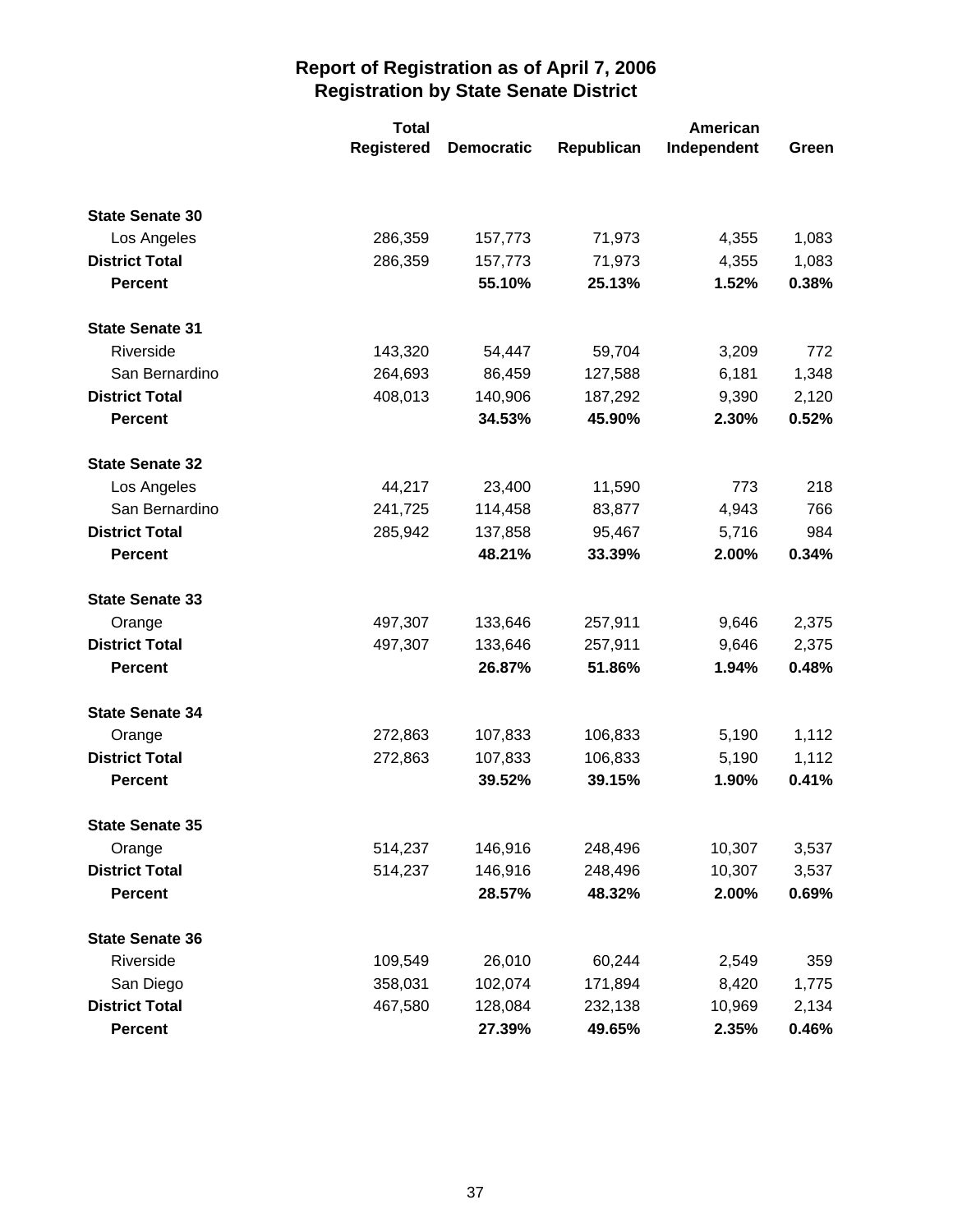|                        |             | <b>Natural</b> | Peace and | Decline to |              |
|------------------------|-------------|----------------|-----------|------------|--------------|
|                        | Libertarian | Law            | Freedom   | Other      | <b>State</b> |
|                        |             |                |           |            |              |
| <b>State Senate 30</b> |             |                |           |            |              |
| Los Angeles            | 978         | 571            | 3,045     | 1,284      | 45,297       |
| <b>District Total</b>  | 978         | 571            | 3,045     | 1,284      | 45,297       |
| <b>Percent</b>         | 0.34%       | 0.20%          | 1.06%     | 0.45%      | 15.82%       |
| <b>State Senate 31</b> |             |                |           |            |              |
| Riverside              | 787         | 279            | 761       | 862        | 22,499       |
| San Bernardino         | 1,295       | 253            | 690       | 1,391      | 39,488       |
| <b>District Total</b>  | 2,082       | 532            | 1,451     | 2,253      | 61,987       |
| <b>Percent</b>         | 0.51%       | 0.13%          | 0.36%     | 0.55%      | 15.19%       |
| <b>State Senate 32</b> |             |                |           |            |              |
| Los Angeles            | 143         | 69             | 504       | 192        | 7,328        |
| San Bernardino         | 872         | 324            | 1,248     | 1,139      | 34,098       |
| <b>District Total</b>  | 1,015       | 393            | 1,752     | 1,331      | 41,426       |
| <b>Percent</b>         | 0.35%       | 0.14%          | 0.61%     | 0.47%      | 14.49%       |
| <b>State Senate 33</b> |             |                |           |            |              |
| Orange                 | 3,309       | 591            | 941       | 1,624      | 87,264       |
| <b>District Total</b>  | 3,309       | 591            | 941       | 1,624      | 87,264       |
| <b>Percent</b>         | 0.67%       | 0.12%          | 0.19%     | 0.33%      | 17.55%       |
| <b>State Senate 34</b> |             |                |           |            |              |
| Orange                 | 1,540       | 510            | 1,219     | 979        | 47,647       |
| <b>District Total</b>  | 1,540       | 510            | 1,219     | 979        | 47,647       |
| <b>Percent</b>         | 0.56%       | 0.19%          | 0.45%     | 0.36%      | 17.46%       |
| <b>State Senate 35</b> |             |                |           |            |              |
| Orange                 | 3,985       | 874            | 1,192     | 1,895      | 97,035       |
| <b>District Total</b>  | 3,985       | 874            | 1,192     | 1,895      | 97,035       |
| <b>Percent</b>         | 0.77%       | 0.17%          | 0.23%     | 0.37%      | 18.87%       |
| <b>State Senate 36</b> |             |                |           |            |              |
| Riverside              | 532         | 79             | 184       | 735        | 18,857       |
| San Diego              | 2,306       | 751            | 585       | 1,862      | 68,364       |
| <b>District Total</b>  | 2,838       | 830            | 769       | 2,597      | 87,221       |
| <b>Percent</b>         | 0.61%       | 0.18%          | 0.16%     | 0.56%      | 18.65%       |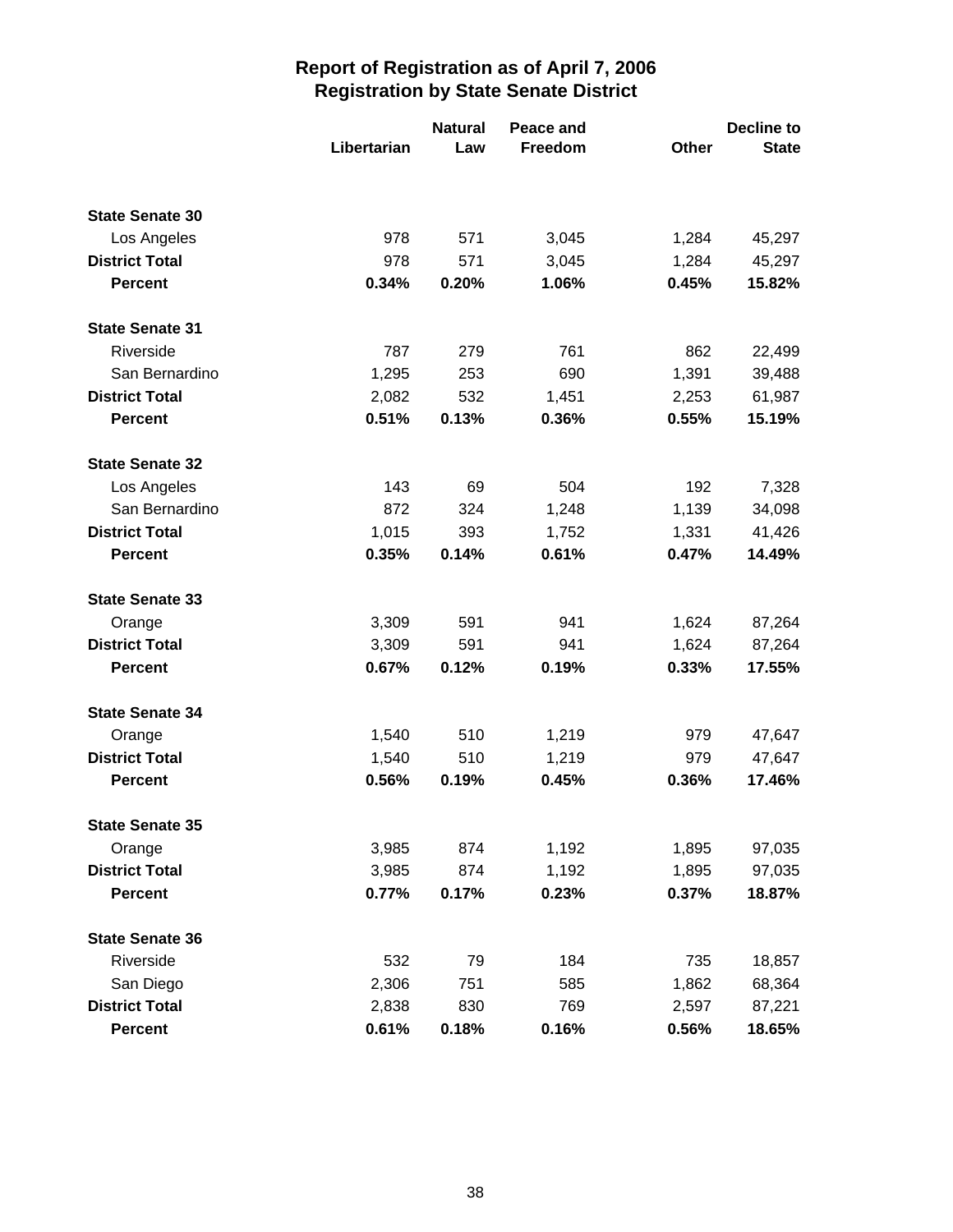|                        | <b>Total</b>      |                   |            | American    |         |
|------------------------|-------------------|-------------------|------------|-------------|---------|
|                        | <b>Registered</b> | <b>Democratic</b> | Republican | Independent | Green   |
| <b>State Senate 37</b> |                   |                   |            |             |         |
| Riverside              | 422,784           | 145,191           | 197,499    | 9,495       | 1,440   |
| <b>District Total</b>  | 422,784           | 145,191           | 197,499    | 9,495       | 1,440   |
| <b>Percent</b>         |                   | 34.34%            | 46.71%     | 2.25%       | 0.34%   |
| <b>State Senate 38</b> |                   |                   |            |             |         |
| Orange                 | 52,683            | 12,297            | 28,865     | 1,212       | 339     |
| San Diego              | 367,434           | 104,612           | 169,336    | 8,775       | 2,378   |
| <b>District Total</b>  | 420,117           | 116,909           | 198,201    | 9,987       | 2,717   |
| <b>Percent</b>         |                   | 27.83%            | 47.18%     | 2.38%       | 0.65%   |
| <b>State Senate 39</b> |                   |                   |            |             |         |
| San Diego              | 426,089           | 171,496           | 135,172    | 9,272       | 4,189   |
| <b>District Total</b>  | 426,089           | 171,496           | 135,172    | 9,272       | 4,189   |
| <b>Percent</b>         |                   | 40.25%            | 31.72%     | 2.18%       | 0.98%   |
| <b>State Senate 40</b> |                   |                   |            |             |         |
| Imperial               | 51,914            | 28,235            | 14,224     | 922         | 117     |
| Riverside              | 60,139            | 28,497            | 23,075     | 981         | 118     |
| San Diego              | 192,377           | 84,101            | 60,936     | 3,673       | 958     |
| <b>District Total</b>  | 304,430           | 140,833           | 98,235     | 5,576       | 1,193   |
| <b>Percent</b>         |                   | 46.26%            | 32.27%     | 1.83%       | 0.39%   |
| <b>State Total</b>     | 15,570,469        | 6,646,082         | 5,382,707  | 306,818     | 142,936 |
| <b>Percent</b>         |                   | 42.68%            | 34.57%     | 1.97%       | 0.92%   |